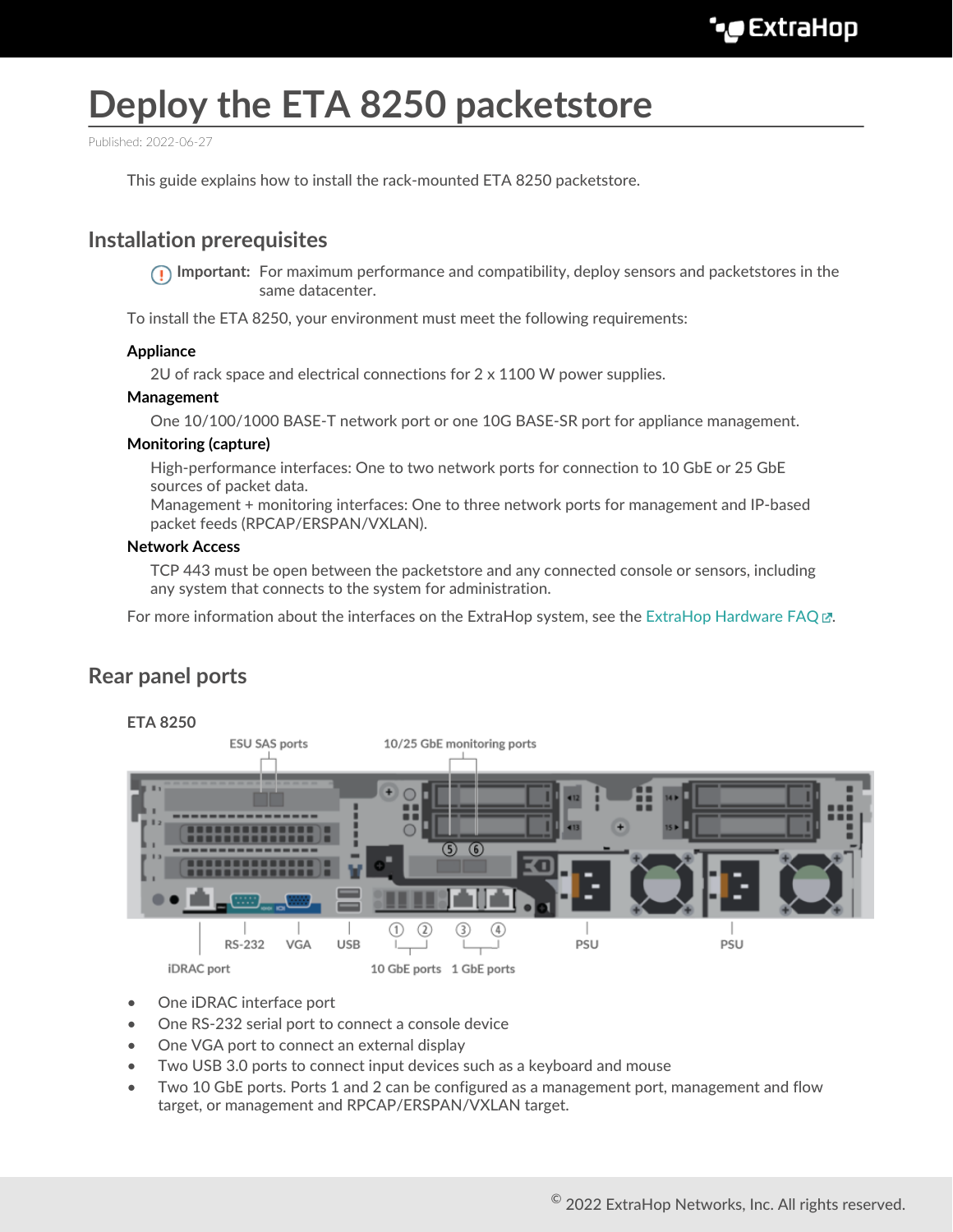While 10 GbE management + capture interfaces on the EDA 10200, EDA 9200, and ETA 8250 can conduct management functions at 10 Gbps speeds, processing traffic such as ERSPAN is limited to 1 Gbps.

**Tip:** In environments with asymmetric routing adjacent to the high-performance interfaces, ping replies might not get back to the sender.

- Two 10/100/1000 BASE-T network ports. Port 3 is the primary management port. Ports 3 and 4 can be configured as a monitor port, management port, management and flow target, or management and RPCAP/ERSPAN/VXLAN target.
- Two 25 GbE-capable ports. Ports 5 and 6 are the high-performance monitoring (capture) interfaces. Both interfaces can also be configured as high-performance ERSPAN/VXLAN targets.
- Two SAS ports to connect up to four 96 TB extended storage units (ESU). You cannot connect older 72 TB ESUs to the ETA 8250.
- Two power ports to connect the appliance to an AC power source

## **Supported packet source connectivity**

The Trace 8250 can accept packets through ports 1 - 6. You can connect the ports according to the table below.

| <b>Trace 8250 Appliance</b><br>Connector                                       | <b>Peer Connector for</b><br><b>Packet Source</b> | <b>Customer-Supplied</b><br><b>Supported Operating</b><br><b>Cabling</b><br><b>Speeds</b> |                  |  |  |  |  |  |
|--------------------------------------------------------------------------------|---------------------------------------------------|-------------------------------------------------------------------------------------------|------------------|--|--|--|--|--|
| <b>Transceiver-based Connectivity</b>                                          |                                                   |                                                                                           |                  |  |  |  |  |  |
| 25 GbE SFP28 SR<br>transceiver                                                 | 25 GbE SFP28 SR                                   | Multi-mode fiber                                                                          | 25 Gbps, 10 Gbps |  |  |  |  |  |
|                                                                                | transceiver                                       | LC connectors                                                                             |                  |  |  |  |  |  |
|                                                                                | 10 GbE SFP+ SR<br>transceiver                     | Multi-mode fiber                                                                          | 10 Gbps          |  |  |  |  |  |
|                                                                                |                                                   | LC connectors                                                                             |                  |  |  |  |  |  |
| <b>Direct Attach Connectivity</b>                                              |                                                   |                                                                                           |                  |  |  |  |  |  |
| Customer-supplied SFP28 DAC cable, such as the Mellanox MCP2M00-Axxx<br>series | 25 Gpbs                                           |                                                                                           |                  |  |  |  |  |  |
| Customer-supplied RJ45 Ethernet cable                                          | 1 Gbps                                            |                                                                                           |                  |  |  |  |  |  |

## **Set up the appliance**

1. Rack mount the Trace appliance.

Install the Trace appliance in your data center with the included rack-mounting kit. The mounting kit supports most four-post racks with either round or square holes.

Orient the hardware to ensure proper airflow. The cold air intake is through the front of the appliance.

2. Connect port 3 to your management network.

The ETA 8250 appliance has two 10/100/1000 BASE-T network ports. With a network patch cable, connect the management port on the Trace appliance to your management network. Port 3 is the default management port.

3. Connect the monitoring port.

With the appropriate network cable, connect a monitoring port on the Trace appliance to a network tap or mirror port on the switch.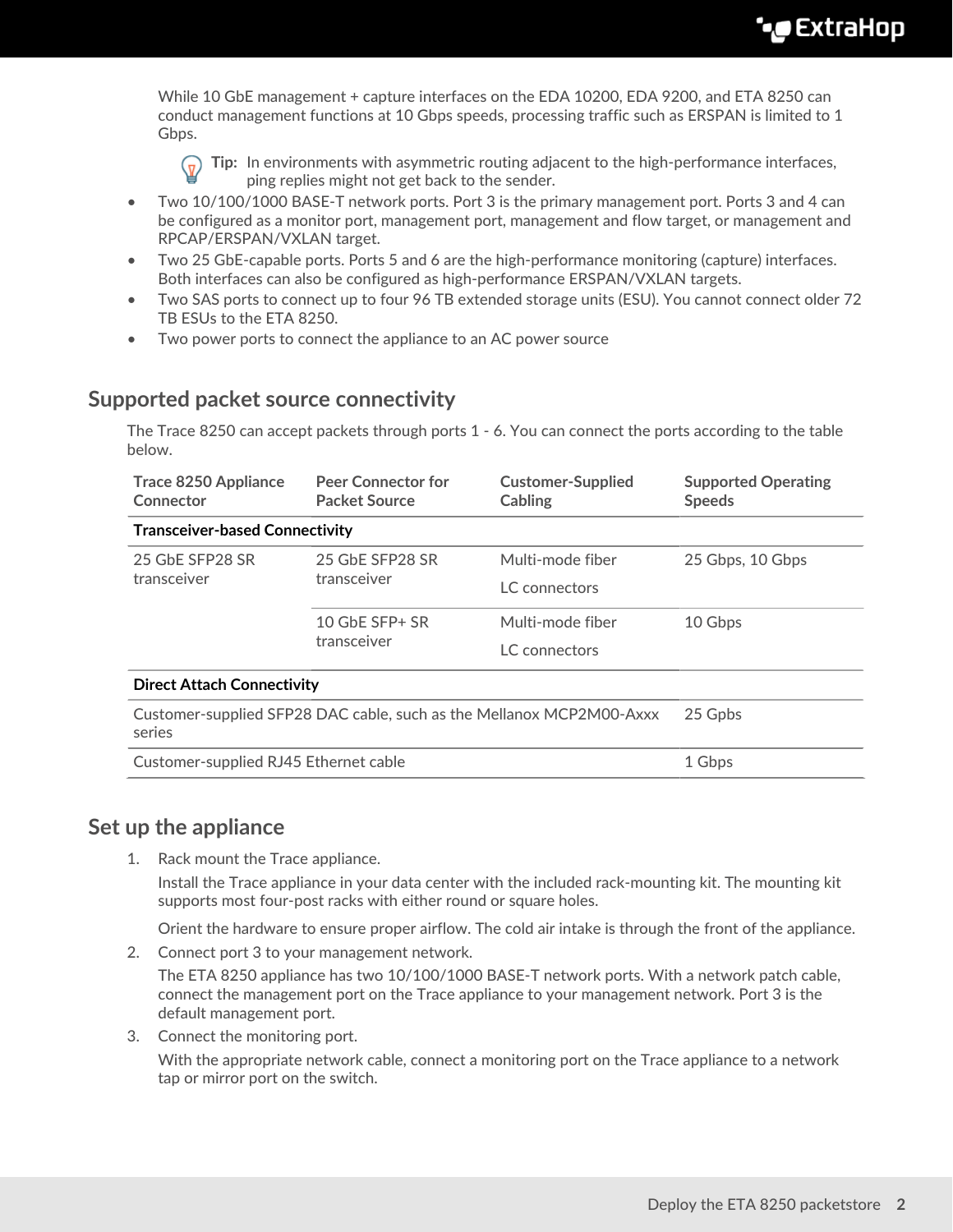**Important:** The Trace appliance requires a duplicate feed of the traffic that is sent to the Discover appliance.

**Note:** The link lights on the monitoring interface ports do not illuminate until you register the ExtraHop sensor, recordstore, or packetstore with your product key.

4. Connect the iDRAC port.

To enable remote management of the Discover appliance, connect your management network to the iDRAC port with a network patch cable.

5. Install the front bezel.

You must install the front bezel if you want to configure the appliance through the LCD display.

Insert the USB connector on the right side of the bezel into the USB port on the front of the appliance. Press and hold the release button on the left end of the bezel and push the bezel flush with the appliance until it snaps into place.

6. Connect the power cords.

Connect the two supplied power cords to the power supplies on the back of the appliance.

7. Optional: Connect any extended storage units. For information about configuring extended storage units, see [Add storage capacity to the ETA 6150 or 8250](https://docs.extrahop.com/8.9/deploy-esu/#add-storage-capacity-to-the-eta-6150-or-8250) ...



**Note:** By default, the ETA 8250 can achieve up to 10 Gbps throughput. At least one extended storage unit (ESU) must be attached to the ETA 8250 to support 25 Gbps throughput.

8. Connect the two supplied power cords to the power supplies on the back of the appliance, and then plug the cords into a power outlet. If the appliance does not power on automatically, press the power

button  $\bigcup$  on the front-right of the appliance.

## **Configure the management IP address**

DHCP is enabled by default on the ExtraHop system. When you power on the system, interface 3 attempts to acquire an IP address through DHCP. If successful, the IP address appears on the home screen of the LCD.

If your network does not support DHCP, you can configure a static IP address through the LCD menu on the front panel or through the command-line interface (CLI).

**Important:** For deployments that include a sensor that is connected to an ECA VM console, we strongly recommend configuring a unique hostname  $\mathbb{E}$ . If the IP address on the sensor is changed, the console can re-establish connection easily to the sensor by hostname.

#### **Configure a static IP address through the LCD**

Complete the following steps to manually configure an IP address through the front panel LCD controls.

- 1. Make sure that the default management interface is connected to the network and the link status is active.
- 2. Press the select button (#) to begin.
- 3. Press the down arrow button to select Network, and then press the select button.
- 4. Press the down arrow to DHCP and then press the select button.
- 5. Press the down arrow to select  $N_{\rm O}$ , and then press the select button to disable DHCP.
- 6. Press the down arrow to select Set static IP, and then press the select button.
- 7. Press the left or right arrows to select the first digit to change, and then press the up or down arrows to change the digit to the desired number. Repeat this step for each digit you need to change. After you configure the desired IP address, press the select button.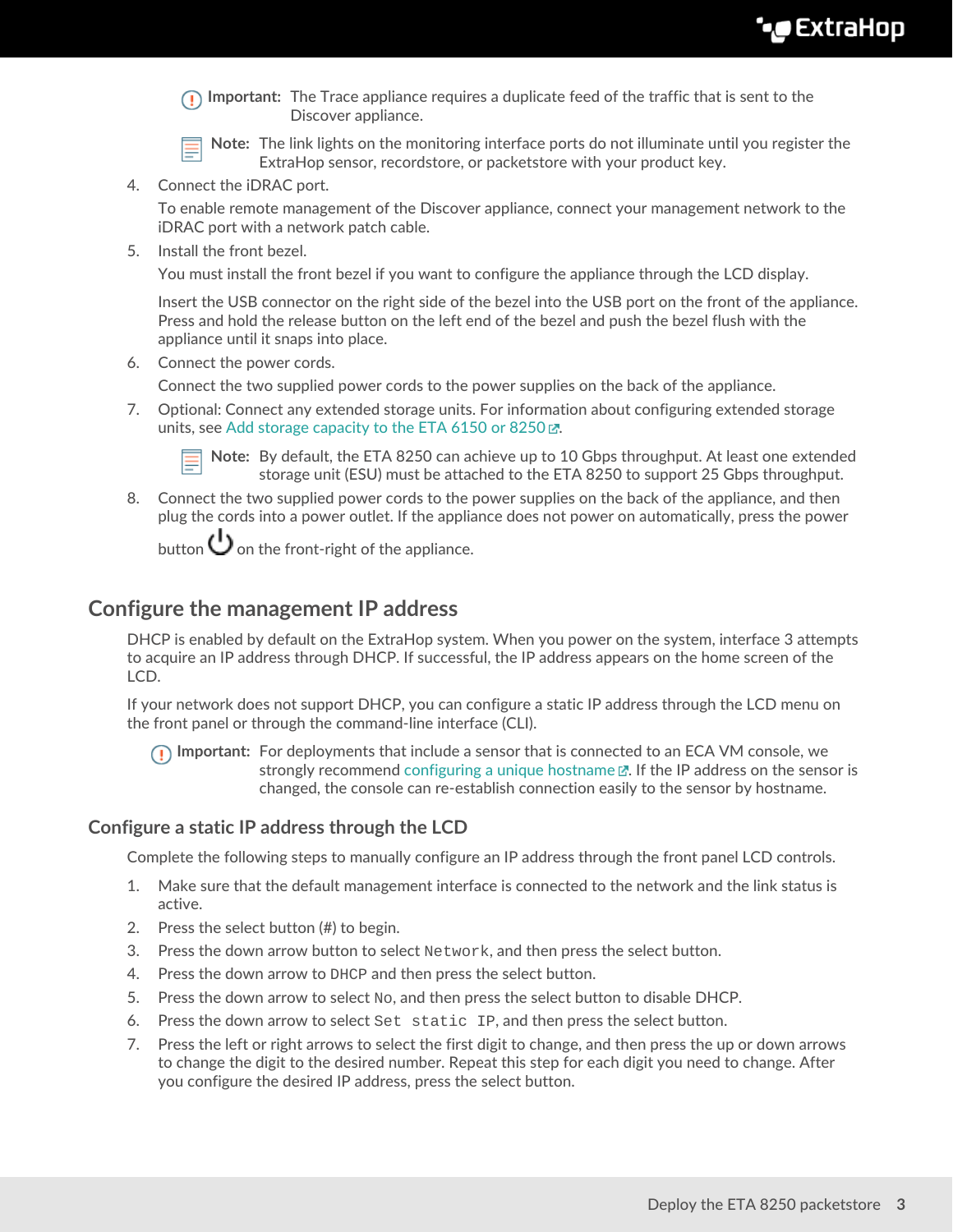## **∙e** ExtraHop

- 8. On the Network mask screen, press the left or right arrows to select the first digit to change, and then press the up or down arrows to change the digit to the desired number. Repeat this step for each digit you need to change. After you configure the desired network mask, press the select button.
- 9. On the Default gateway screen, press the left or right arrows to select the first digit to change, and then press the up or down arrows to change the digit to the desired number. Repeat this step for each digit you need to change. After you configure the desired default gateway, press the select button.
- 10. Confirm your modified network settings on the Settings saved screen, and then press any button to return to the Network Menu.



**Note:** Each address is preceded by a letter that identifies whether it is the system IP address (I), the gateway address (G), or the netmask (N).

- 11. Press the down arrow and scroll to Set DNS servers, and then press the select button.
- 12. Press the left or right arrows on the DNS1 screen to select the first digit to change, and then press the up or down arrows to change the digit to the desired number. Repeat this step for each digit you need to change, and then press the select button to continue to the DNS2 screen.
- 13. Configure a second DNS server.
- 14. Confirm the DNS settings on the Settings saved screen, and then press any button to return to the Network Menu.
- 15. Press the down arrow twice until  $\leftarrow$  Back appears, and then press the select button.
- 16. Press the down arrow twice to select iDRAC. Configure the iDRAC DHCP, IP, mask, gateway, and DNS in the same manner as the IP address.
- 17. Press the X button to return to the main menu.

#### **Configure an IP address through the CLI**

You can access the CLI by connecting a USB keyboard and SVGA monitor to the appliance or through an RS-232 serial (null modem) cable and a terminal emulator program. Set the terminal emulator to 115200 baud with 8 data bits, no parity, 1 stop bit (8N1), and hardware flow control disabled.

- 1. Establish a connection to the ExtraHop system.
- 2. At the login prompt, type shell and then press ENTER.
- 3. At the password prompt, type the system serial number and then press ENTER. The serial number is printed on a label on the back of the sensor. The serial number can also be found on the LCD display on the front of the sensor in the Info section.
- 4. Enable privileged commands:

enable

- 5. At the password prompt, type the serial number, and then press ENTER.
- 6. Enter configuration mode:

configure

7. Enter the interface configuration mode:

interface

8. Run the ip command and specify the IP address and DNS settings in the following format: ip ipaddr <ip\_address> <netmask> <gateway> <dns\_server> For example:

ip ipaddr 10.10.2.14 255.255.0.0 10.10.1.253 10.10.1.254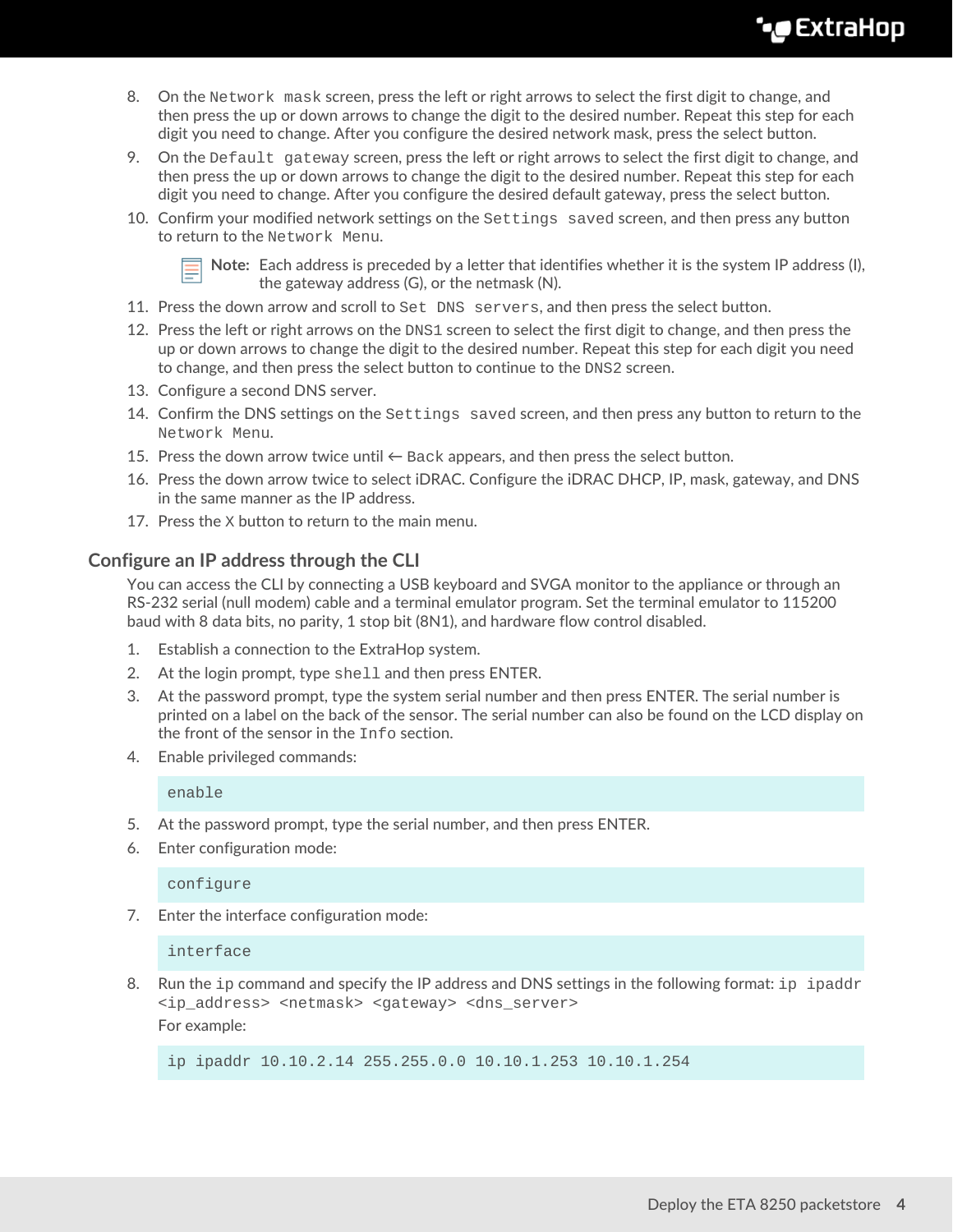9. Leave the interface configuration section:

exit

10. Save the running config file:

running\_config save

11. Type  $y$  and then press ENTER.

#### **(Optional) Configure the 10 GbE management interface**

You can configure a 10 GbE port (port 1 or port 2) to manage the system. The commands below move the settings from port 3 to port 1 and then disables port 3. Alternatively, you can configure the 10 GbE management interface in the Administration settings.

- 1. Make sure that the port 1 is connected to the 10 GbE network.
- 2. Establish an SSH connection to the ExtraHop system.
- 3. At the login prompt, type shell and then press ENTER.
- 4. At the password prompt, type the system serial number and then press ENTER. The serial number is printed on a label on the back of the sensor. The serial number can also be found on the LCD display on the front of the sensor in the Info section.
- 5. Enable privileged commands:

enable

- 6. At the password prompt, type the serial number, and then press ENTER.
- 7. Enter configuration mode:

configure

8. Enter the interface configuration mode:

interface 1

9. Move the interface settings:

**A** Warning: This command overwrites the settings for Interface 1 with the settings from Interface 3. The current settings for Interface 1 will be lost and Interface 3 will be disabled.

take\_settings 3

10. Type Y to proceed and then press ENTER.

## **Configure the packetstore**

Open a web browser and log in to the Administration settings on the ExtraHop system through https:// <extrahop-hostname-or-IP-address>/admin with the setup user account. The password is the system serial number that appears in the Info section of the LCD display and on the label on the back of the packetstore.

- [Register your ExtraHop system](https://docs.extrahop.com/8.9/register-appliance/#register-your-extrahop-system) M
- [Connect sensors and console to the packetstore](https://docs.extrahop.com/8.9/connect-eda-eca-eta/#connect-sensors-and-console-to-the-packetstore) E
- Review the [ExtraHop Post-deployment Checklist](https://docs.extrahop.com/8.9/eta-post-deployment-checklist)  $\mathbb Z$  and configure additional Trace appliance settings.